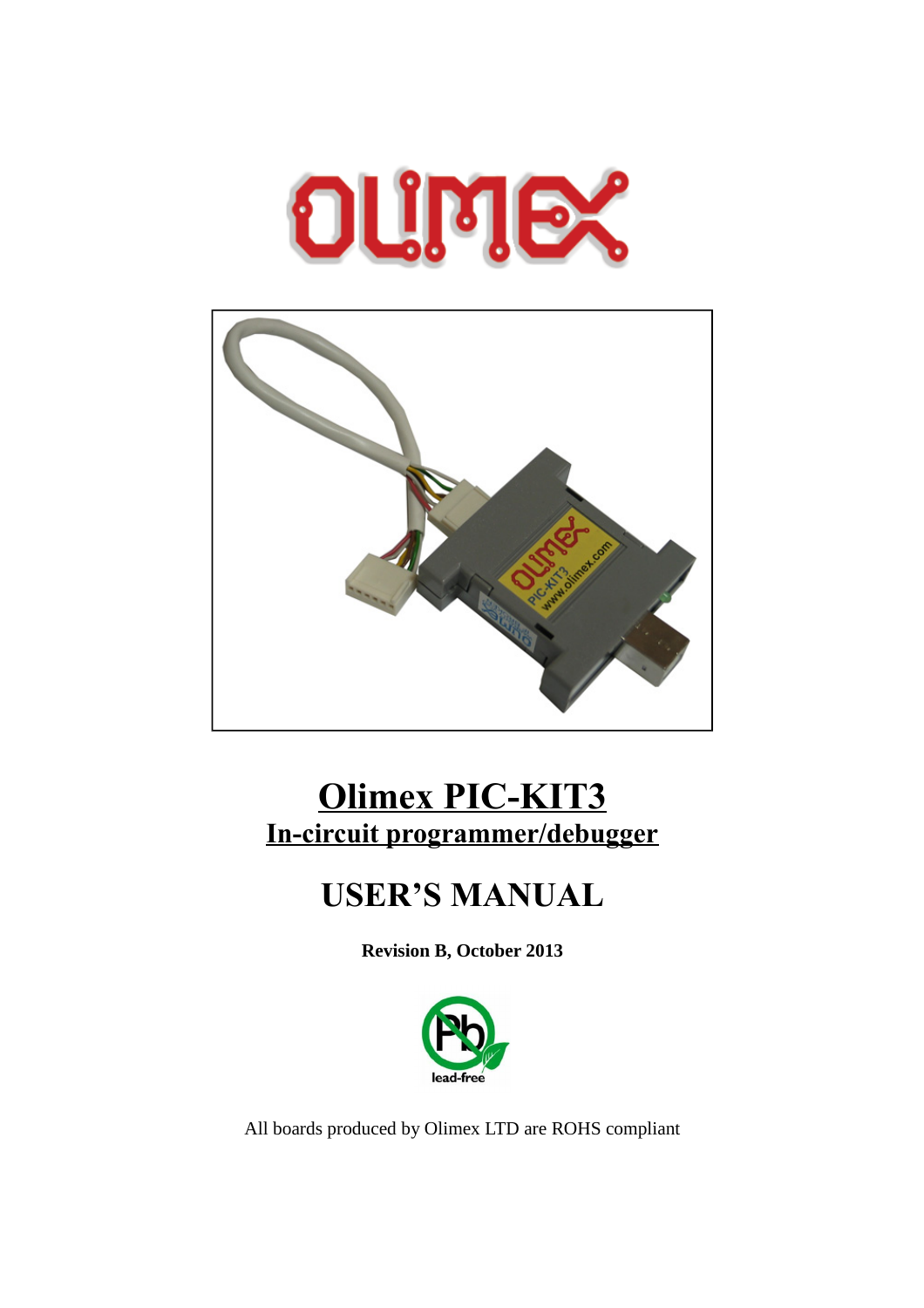### <span id="page-1-0"></span>**DISCLAIMER**

© 2013 Olimex Ltd. Olimex®, logo and combinations thereof, are registered trademarks of Olimex Ltd. Other product names may be trademarks of others and the rights belong to their respective owners.

#### **The information in this document is provided in connection with Olimex products. No license, express or implied or otherwise, to any intellectual property right is granted by this document or in connection with the sale of Olimex products.**

The hardware and the software files are closed source and would not be distributed nor shared.

It is possible that the pictures in this manual differ from the latest revision of the board.

The product described in this document is subject to continuous development and improvements. All particulars of the product and its use contained in this document are given by OLIMEX in good faith. However all warranties implied or expressed including but not limited to implied warranties of merchantability or fitness for purpose are excluded. This document is intended only to assist the reader in the use of the product. OLIMEX Ltd. shall not be liable for any loss or damage arising from the use of any information in this document or any error or omission in such information or any incorrect use of the product.

This product is intended for use for engineering development, demonstration, or evaluation purposes only and is not considered by OLIMEX to be a finished end-product fit for general consumer use. Persons handling the product must have electronics training and observe good engineering practice standards. As such, the goods being provided are not intended to be complete in terms of required design-, marketing-, and/or manufacturing-related protective considerations, including product safety and environmental measures typically found in end products that incorporate such semiconductor components or circuit boards.

Olimex currently deals with a variety of customers for products, and therefore our arrangement with the user is not exclusive. Olimex assumes no liability for applications assistance, customer product design, software performance, or infringement of patents or services described herein.

#### **THERE IS NO WARRANTY FOR THE DESIGN MATERIALS AND THE COMPONENTS USED TO CREATE PIC-KIT3. THEY ARE CONSIDERED SUITABLE ONLY FOR PIC-KIT3.**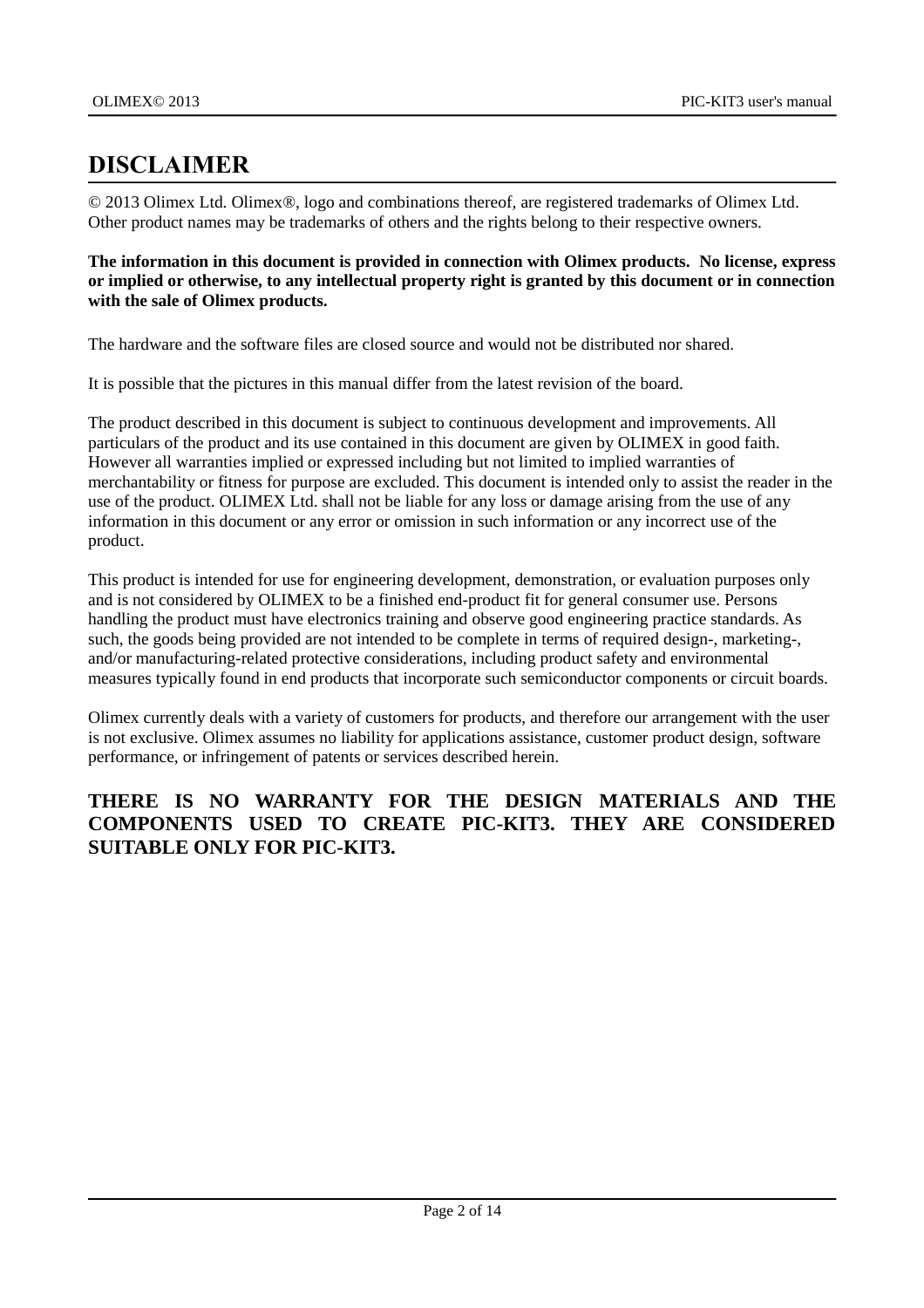## **Table of Contents**

| 1.3 Comparison of Olimex PIC-KIT3 and Microchip PICKit35 |
|----------------------------------------------------------|
|                                                          |
|                                                          |
|                                                          |
|                                                          |
|                                                          |
|                                                          |
|                                                          |
|                                                          |
|                                                          |
|                                                          |
|                                                          |
|                                                          |
|                                                          |
|                                                          |
|                                                          |
|                                                          |
|                                                          |
|                                                          |
|                                                          |
|                                                          |
|                                                          |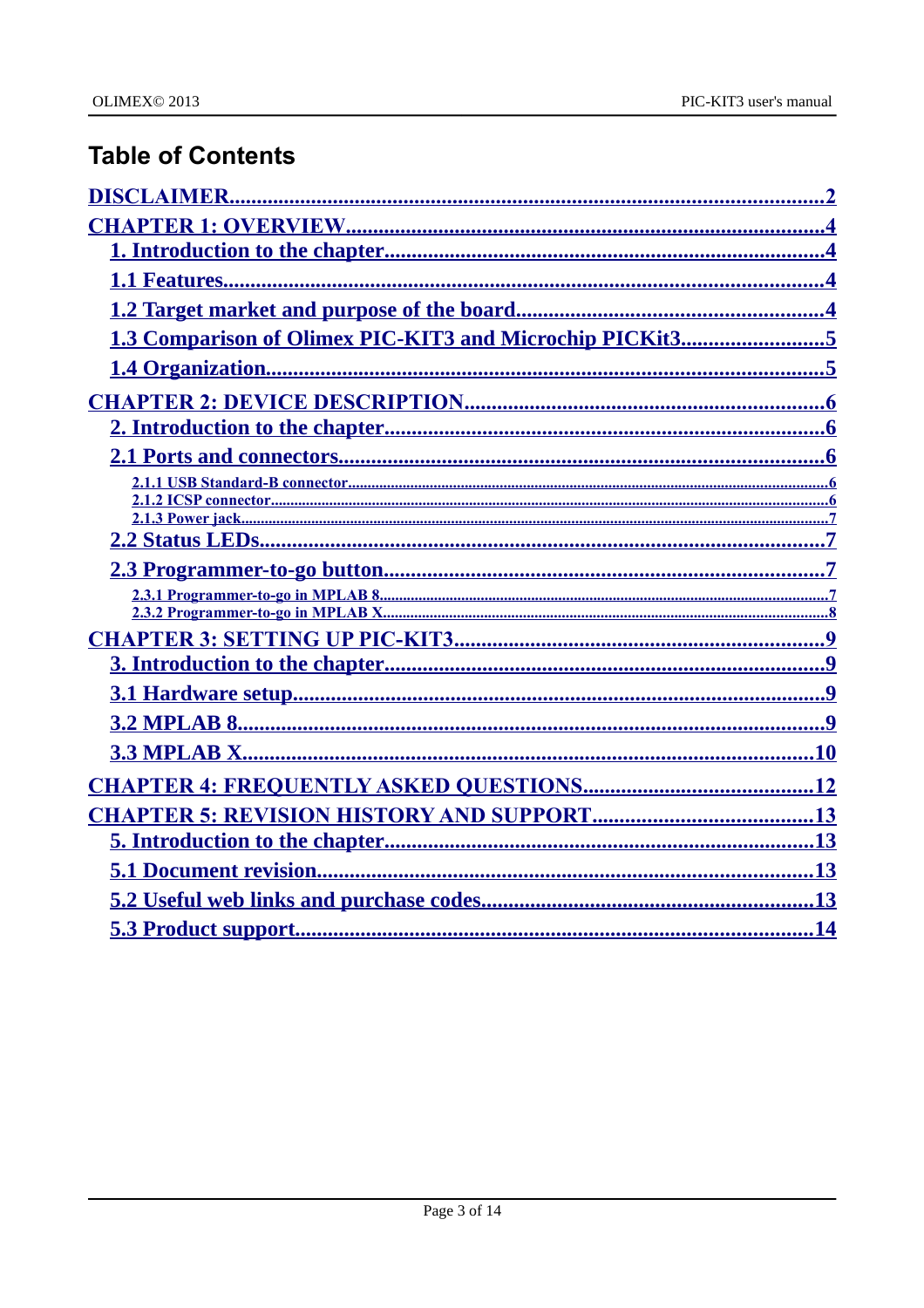### <span id="page-3-3"></span>**CHAPTER 1: OVERVIEW**

#### <span id="page-3-2"></span>**1. Introduction to the chapter**

Thank you for choosing the PIC-KIT3 programmer/debugger manufactured by Olimex LTD.The first chapter focuses on the overview of the product.

#### <span id="page-3-1"></span>**1.1 Features**

- USB (Full-Speed 2 Mbits/s) interface to host PC
- Real-time background debugging
- Supported in MPLAB X and MPLAB 8
- Built-in over-voltage/short circuit monitor
- Firmware upgradeable from PC
- Supports low voltage down to 2.0 volts. (2.0 to 6.0 range)
- Diagnostic bi-color LED (Busy, Error)
- External power jack (6-12)VDC for standalone programming
- Reading/writing memory space and EEDATA areas of target microcontroller
- Programs configuration bits
- Erase of program memory space with verification
- Peripheral freeze-on-halt stops timers at breakpoints

#### <span id="page-3-0"></span>**1.2 Target market and purpose of the board**

The PIC-KIT3 is a programmer/debugger that is controlled by a PC via MPLAB or MPLAB X IDE under Windows OS. The PIC-KIT3 programmer/debugger is used for hardware and software development of Microchip PIC microcontrollers (MCUs) and dsPIC Digital Signal Controllers (DSCs) that are based on In-Circuit Serial Programming (ICSP) and Enhanced In-Circuit Serial Programming 2-wire serial interfaces.

A programmer/debugger is an inseparable part of an active development process that involves PIC microcontrollers.

The PIC-KIT3 is considered superior to PIC-ICD2-POCKET and has better support for newer versions of MPLAB.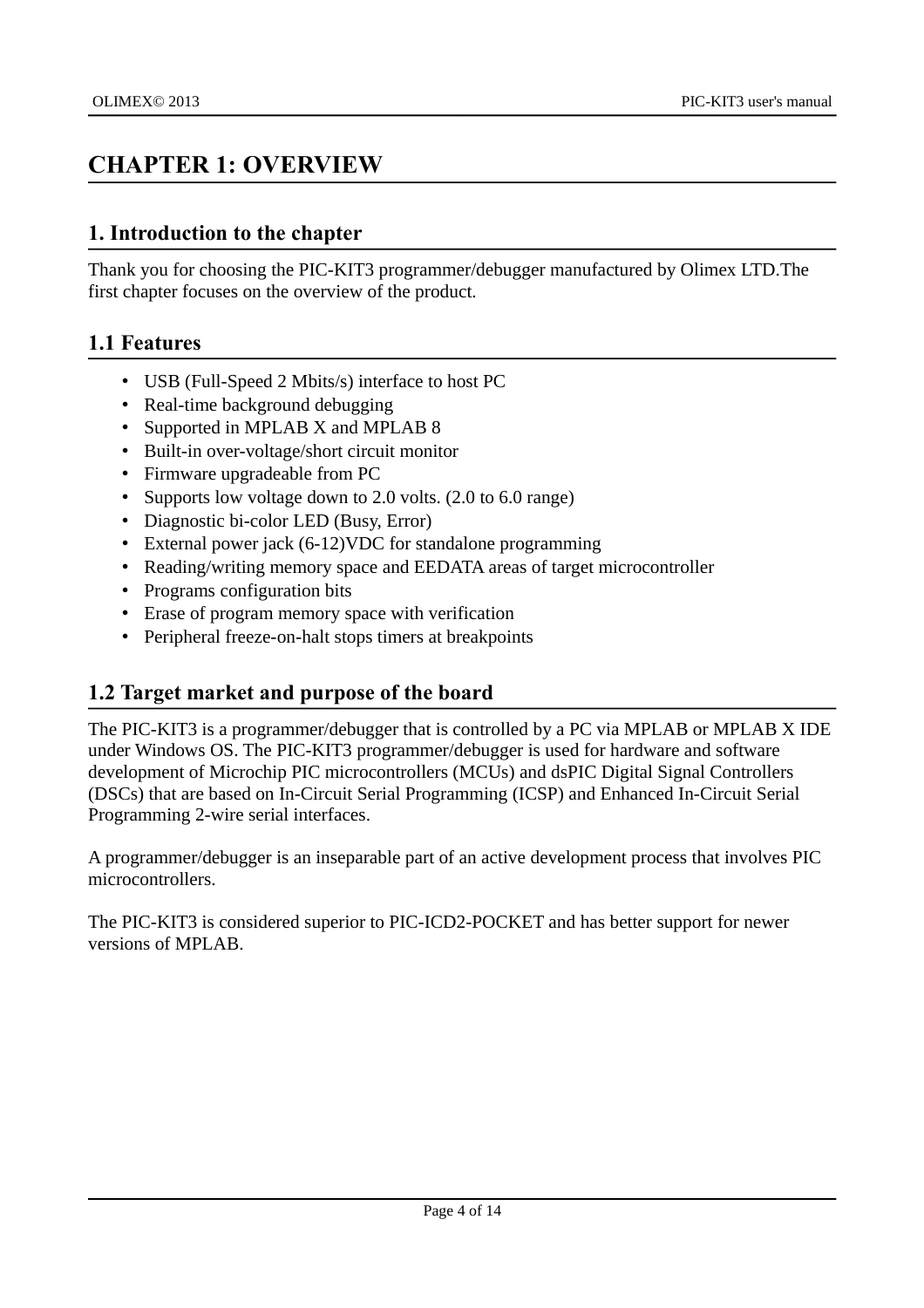### <span id="page-4-1"></span>**1.3 Comparison of Olimex PIC-KIT3 and Microchip PICKit3**

There are several differences between the Olimex PIC-KIT3 and the original Microchip PICKit3. Most of them are purely design choices and bring no functional differences. The main differences are listed in the table below:

|                                                    | Olimex PIC-KIT3                    | Microchip PICKit3                      |  |
|----------------------------------------------------|------------------------------------|----------------------------------------|--|
| Device $\leftarrow$ PC<br>cable interfaces         | USB type $B \leftarrow$ USB type A | USB mini <-> USB type A                |  |
| Device $\leftarrow$ PC<br>cable included           | No                                 | <b>Yes</b>                             |  |
| Indicator LEDs                                     | 2 (yellow, red/green)              | 3 (green, blue, yellow)                |  |
| Male, mirrored cable<br>ICSP connector<br>included |                                    | Female, straight cable not<br>included |  |
| Power jack                                         | <b>Yes</b>                         | <b>No</b>                              |  |

The Olimex PIC-KIT3 has additional power jack which comes handy in field programming situations.

### <span id="page-4-0"></span>**1.4 Organization**

Each section in this document covers a separate topic, organized as follow:

- Chapter 1 is an overview of the board usage and features
- Chapter 2 provides information about the connectors and the status LEDs
- Chapter 3 provides a guide for quickly setting up the board and the needed software
- Chapter 4 is a frequently asked questions section
- Chapter 5 features a set of useful links, warranty info and purchase locations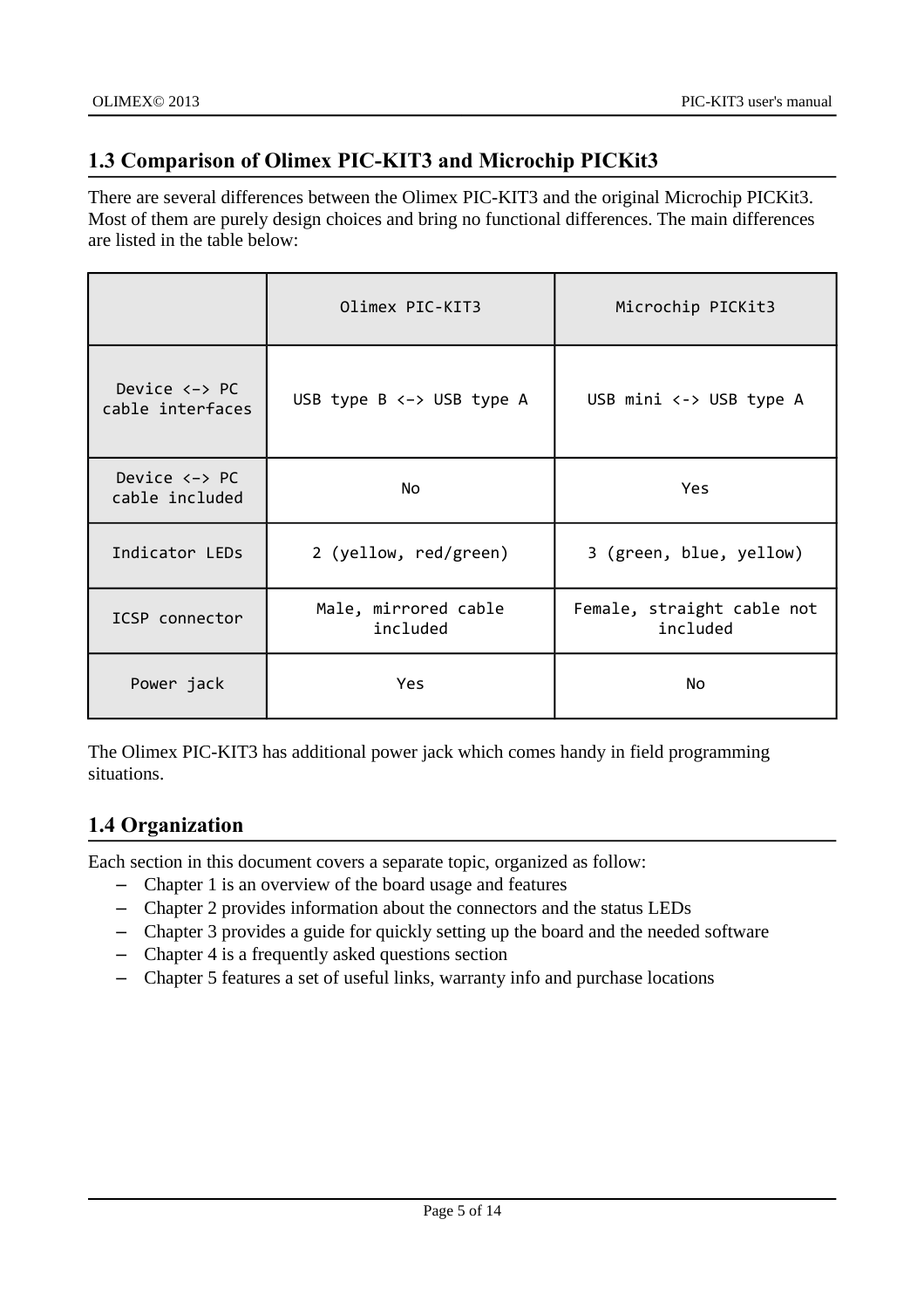### <span id="page-5-4"></span>**CHAPTER 2: DEVICE DESCRIPTION**

#### <span id="page-5-3"></span>**2. Introduction to the chapter**

This chapter features explanation of the interfaces visible to the user. Most of the time those would be the only parts of the PIC-KIT3 that the user manipulates or contact with.

#### <span id="page-5-2"></span>**2.1 Ports and connectors**

The user can freely access the USB and the ICSP connectors available. There is also a power jack near the USB. The pinouts and the usage of those are discussed below.

#### <span id="page-5-1"></span>**2.1.1 USB Standard-B connector**

The USB type B connector follows the USB 2.0 specification. The connector itself looks like this:



#### <span id="page-5-0"></span>**2.1.2 ICSP connector**

The pinout of the ICSP connector (note that the cable after it might change the signals) is shown below below:

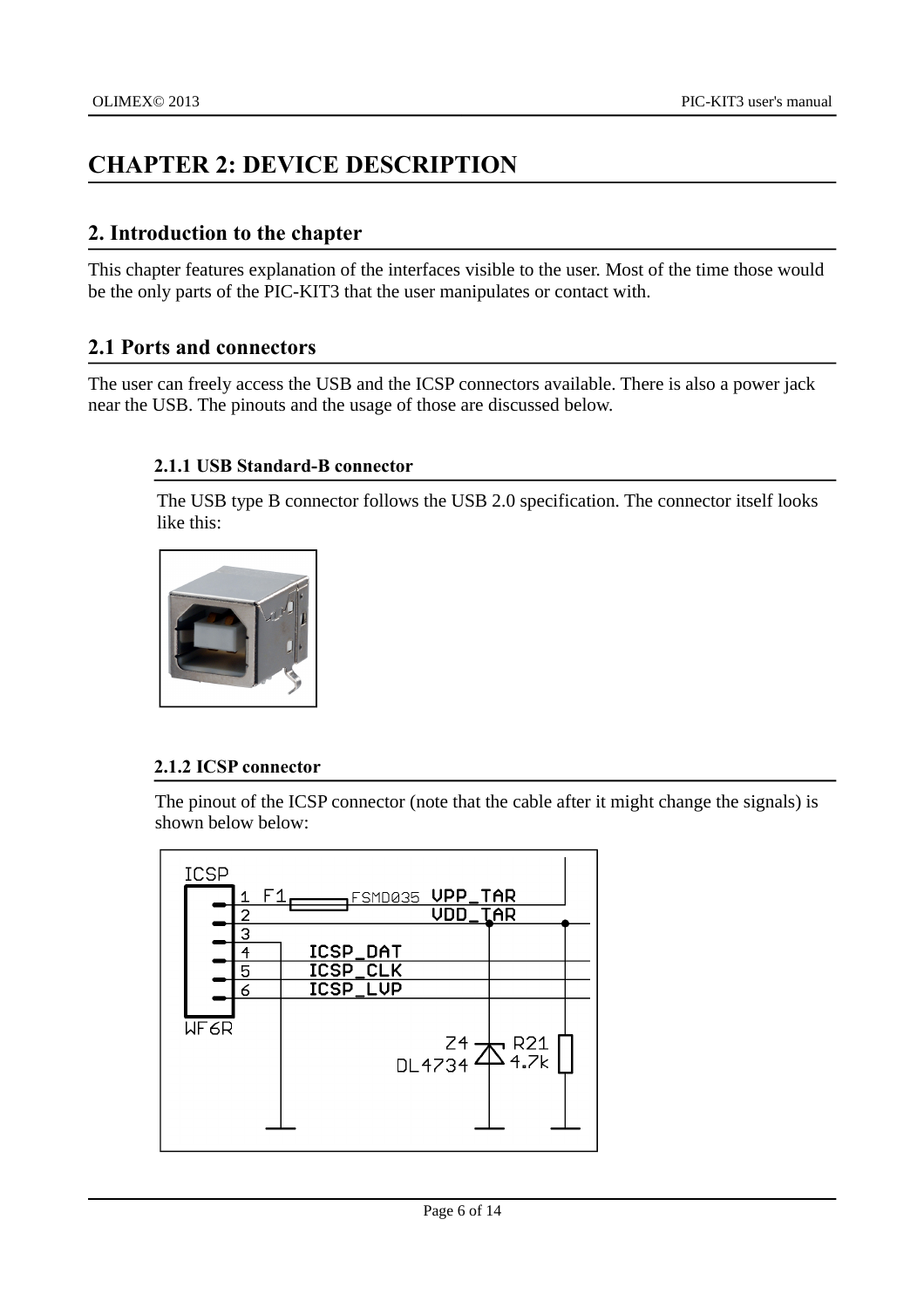#### <span id="page-6-3"></span>**2.1.3 Power jack**

The Olimex PIC-KIT3 has additional power jack which comes handy in field programming situations where you lack mini USB cable, but you have access to external power.

The power jack should receive between (6-12)VDC and it is practical to already have an image uploaded in the PIC-KIT3 before using the power jack.

The inner pin is the VDC, the outer plate is the GND.

#### <span id="page-6-2"></span>**2.2 Status LEDs**

PIC-KIT3 has two LEDs – yellow one named ACTIVE and a double-color (red/green) one named STAT.

The yellow LED shows USB activity  $-$  e.g. when the device is connected to the USB properly; when you are powering the board from external source via the power jack this LED would blink. The STAT LED shows RED color when you are connected to MPLAB or the image inside the flash memory is ready for operation. When there is programming data transferred the double LED should blink in orange color (red and green).

#### <span id="page-6-1"></span>**2.3 Programmer-to-go button**

Note! There is a bug when using programmer-to-go button without an image stored in the PIC-KIT3 flash memory. This bug might occur if using a PIC32 target chip which might leave it in unrecoverable state. It is advisable to always ensure there is an image in the PIC-KIT3 (from MPLAB interface). Be especially careful with the button when handling PIC32 targets.

This function allows you to program a device with a single button press with a binary image stored in the internal flash memory of PIC-KIT3. Storing the image inside is done via MPLAB.

The small black button near the USB Standard-B connector is used to program target devices with the binary image stored in the 512k Flash. This function works fine together with the power jack which allows easy operation when a power supply is available nearby without the need of a computer or USB power supply.

#### <span id="page-6-0"></span>**2.3.1 Programmer-to-go in MPLAB 8**

Once you connect the device as explained in CHAPTER 3 (respectively for MPLAB 8), and you have selected the "PICKit 3" in programmer menu, go to "Settings". Click on the Programmer-to-go tab and "Send Image in

| 9<br>$\overline{\mathbf{x}}$<br><b>PICkit 3 Settings</b>               |
|------------------------------------------------------------------------|
| Programmer to go<br>Status<br>Configuration<br>Power<br>Program Memory |
| Image Name:                                                            |
|                                                                        |
| Programmer Settings Report:                                            |
| Target has its own power supply                                        |
| PICkit 3 will auto-calculate ranges needed<br>to be programmed         |
| Program memory will be erased prior to progamming                      |
| To change any of these settings use the other tabs<br>in this dialog   |
| Send Image In Memory                                                   |
| <b>OK</b><br>Cancel<br>Help<br>Apply                                   |

Memory". You need to have a ready image either by importing a binary (hex), reading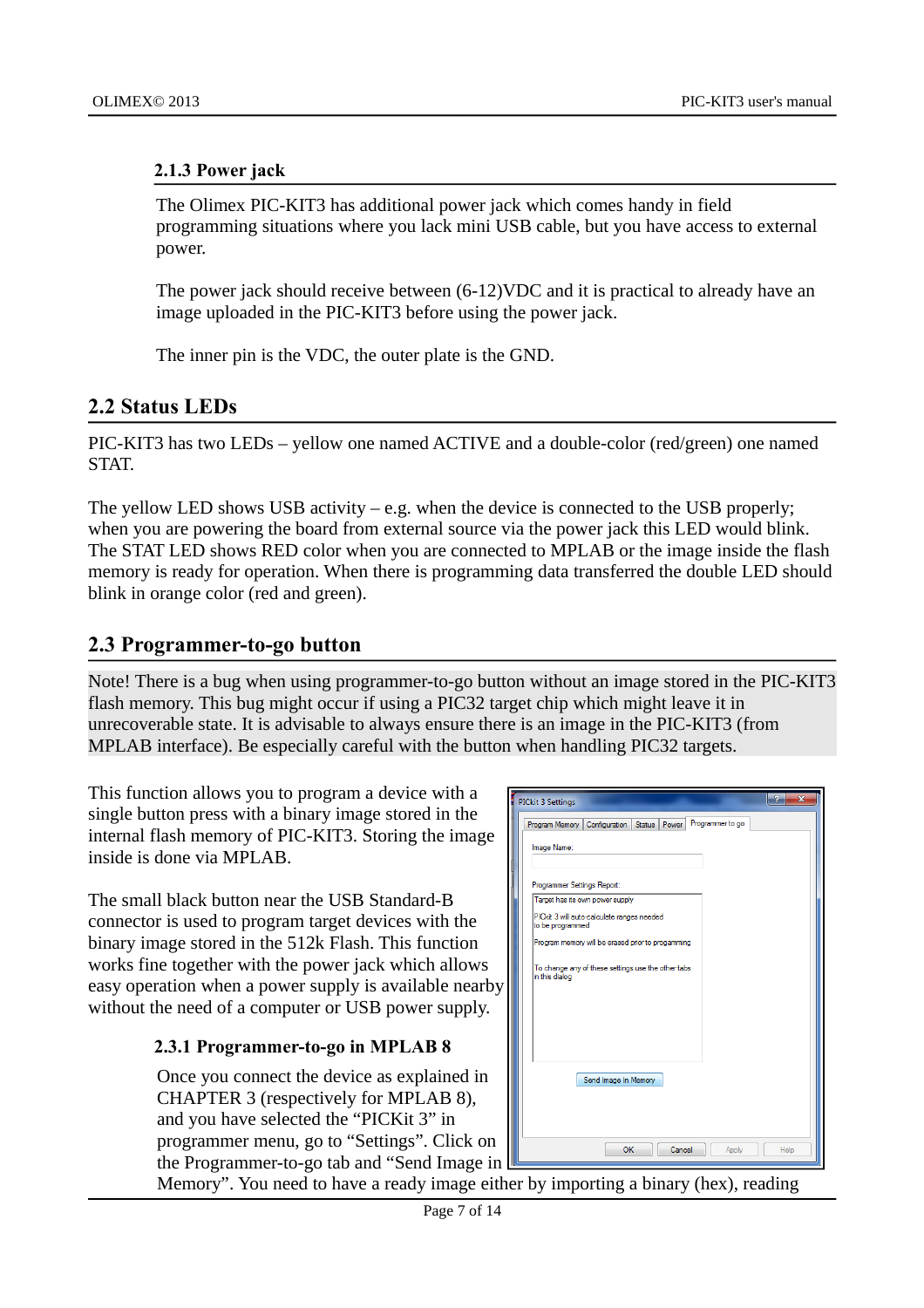such from the target device or by building the current project.



#### <span id="page-7-0"></span>**2.3.2 Programmer-to-go in MPLAB X**

First make a standard project or import binary file using the recommended settings.

Then you have to add the 'Programmer To Go PICKit3 Main Project' button to the debugger toolbar. You can do this by right-clicking on any empty toolbar space (up at the top of the IDE). A popup menu will appear. Choose the Customize menu item to get the Customize Toolbars dialog. Scroll down to the Project folder and select the first icon there (the Programmer To Go PICKit3 Main Project icon). Drag it to the debug tool bar (the one with the green run arrow). Close the menu. Finally, press this button and it will invoke the programmer-to-go feature.

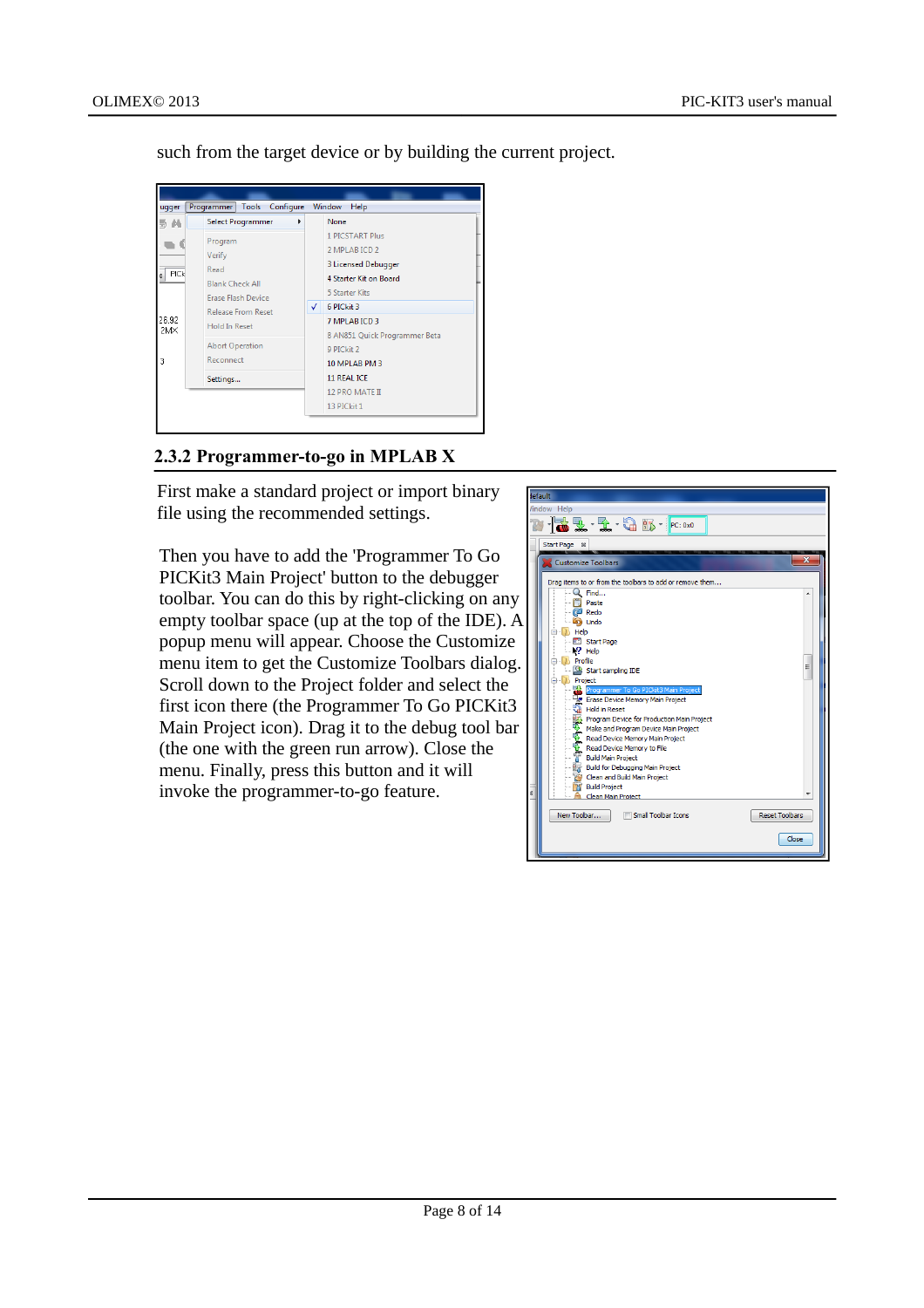## <span id="page-8-3"></span>**CHAPTER 3: SETTING UP PIC-KIT3**

#### <span id="page-8-2"></span>**3. Introduction to the chapter**

More details about the standard connection routine of Olimex PIC-KIT3 and your target via MPLAB 8 and MPLAB X.

#### <span id="page-8-1"></span>**3.1 Hardware setup**

The required hardware for successful connection might vary depending on the target board and chip.

PIC-KIT3 has a 6-pin male DIP header with 2.54mm (0.01'') pitch.

1) The first thing to consider is the target's connector's type. Some of the older boards have RJ11 connector. Some boards have connectors with smaller step (0.05'' distance between pins). For cases like that an adapter might be created following the pinout. Alternatively, we sell adapter for cases like this named PIC-ICSP: [https://www.olimex.com/Products/PIC/Programmers/PIC-ICSP/.](https://www.olimex.com/Products/PIC/Programmers/PIC-ICSP/)

If not using an already assembled board, please, refer the pinout of the connector of the debugger in CHAPTER 2. Note the mirrored female-female ICSP cable that ships with the programmer/debugger.

2) After the connection between the OLIMEX PIC-KIT3 and your target board is established you need to connect the debugger to the computer. Note that this requires a USB standard-B to USB standard-A cable which is not included in the package but might be purchased separately either from your favorite electronics store or from our web site.

3) The final hardware note is to power the target chip/board. The PIC-KIT3 allows target powering in the (3.0-3.5)VDC range with the standard amperage for USB 2.0 – 100mA maximum. If you board exceeds these power requirements make sure it is sufficiently powered.

#### <span id="page-8-0"></span>**3.2 MPLAB 8**

Connecting the programmer/debugger in MPLAB 8.xx is fairly straightforward but it is recommended to be done in the following order

- 1. Start MPLAB 8.xx
- 2. Select target chip from "Configure" →

"Select Device". Ensure the device selected is

|    | MPLAB IDE v8.83                                        |                                              |
|----|--------------------------------------------------------|----------------------------------------------|
|    | Project Debugger Programmer<br>File Edit View<br>Tools | Window Help<br>Configure                     |
|    | D @ E   & D @   @ A @ J 5, ?                           | Select Device                                |
| r: | HFGB⊪∎0                                                | <b>Configuration Bits</b><br>External Memory |
|    | Output                                                 | ID Memory                                    |
|    | Find in Files<br>Version Control<br>Build              |                                              |
|    |                                                        | Settings                                     |
|    |                                                        |                                              |
|    |                                                        |                                              |

supported by PIC-KIT3. If there is a green dot at the left side of PIC-KIT3 it is supported. 3. Select PIC-KIT3 either as a programmer (or a debugger) from "Programmer"  $\rightarrow$  "Select programmer" (or "Debugger" → "Select tool")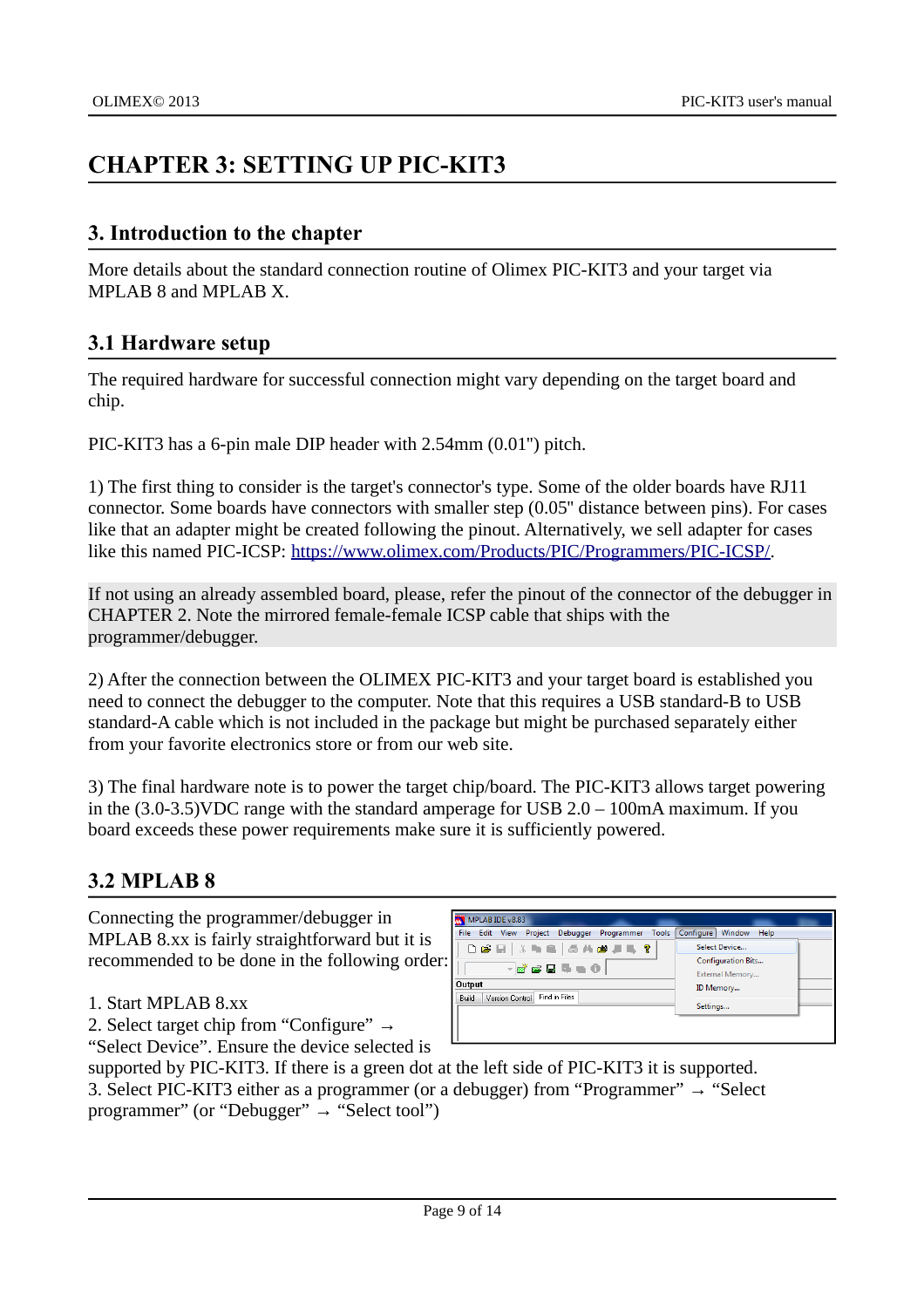| <b>Select Device</b>                         |                                           | $\mathbf{x}$             | $2 -$<br>$\mathbf{x}$<br><b>PICkit 3 Settings</b>                 |
|----------------------------------------------|-------------------------------------------|--------------------------|-------------------------------------------------------------------|
| Device:                                      | Device Family:                            |                          | Power Programmer to go<br>Program Memory   Configuration   Status |
| PIC32MX795F512H                              | <b>ALL</b><br>$\overline{\phantom{a}}$    | $\overline{\phantom{a}}$ | Power target circuit from PICkit 3                                |
|                                              | Microchip Tool Support                    |                          | Voltage                                                           |
| Programmers                                  |                                           |                          | 3.299                                                             |
| PICSTART Plus                                | <b>O</b> MPLAB REAL ICE <b>C</b> PICkit 1 |                          |                                                                   |
| <b>PROMATE II</b><br><b>O</b> MPLAB PM3      | MPLABICD 2<br><b>MPLABICD3</b>            | <b>O</b> PICkit 2        |                                                                   |
|                                              |                                           | <b>O</b> PICkit 3        |                                                                   |
| Language and Design Tools                    |                                           |                          |                                                                   |
| ASSEMBLER<br>1.11                            | COMPILER<br>1.11                          | <b>a</b> VDI             |                                                                   |
| Debuggers                                    |                                           |                          |                                                                   |
| <b>O</b> MPLAB SIM                           | <b>A</b> MPLABICD 2                       | PICkit 2                 |                                                                   |
| <b>O</b> MPLAB REAL ICE <b>O</b> MPLAB ICD 3 |                                           | <b>O</b> PICkit 3        |                                                                   |
| MPLAB ICE 2000                               | MPLAB ICE 4000                            | <b>ICE/ICD Headers</b>   |                                                                   |
| No Module                                    | No Module                                 | No Header                |                                                                   |
|                                              | OK<br>Cancel                              | Help                     | <b>OK</b><br>Help<br>Cancel<br>Apply                              |

(optional) 4. If asked for firmware update - allow it to download and do not disconnect while the device is updating

(optional) 5. If you wish (and it is possible) you can power your target board/MCU via the PIC-KIT3 from Programmer Settings Power Choose desired voltage and check the box.

6. Note! Before unplugging PIC-KIT from the computer, disconnect it from the MPLAB IDE by navigating to "Programmer"  $\rightarrow$  "Select programmer" (or "Debugger"  $\rightarrow$  "Select tool") and then selecting "None"

7. You are now ready to start a new project, import a binary or debug existing project via the PIC-KIT<sub>3</sub>.

Refer to the documentation available at Microchip's web site for more information on the MPLAB.

#### <span id="page-9-0"></span>**3.3 MPLAB X**

1. Create a project or import a hex – a wild dialog window appears.

2. Choose the correct device and mark the PICKit3 as a hardware tool (if you miss that step when the project is ready or you have opened a ready project - right-click over the project and go to settings)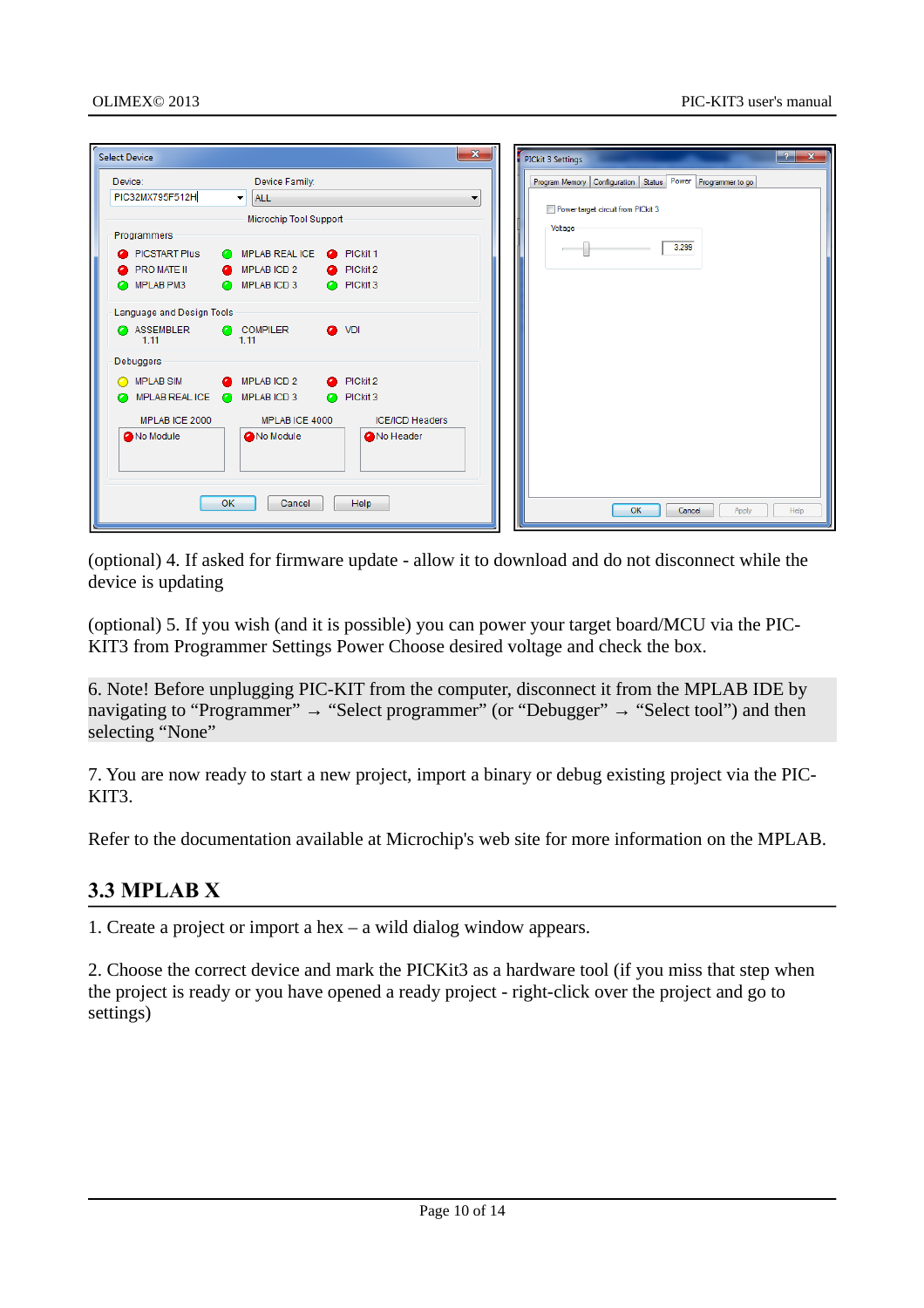|              | Import Image File                                                          |                                | $\mathbf{x}$                                                                                                                                                                                                                                                                                                                         |
|--------------|----------------------------------------------------------------------------|--------------------------------|--------------------------------------------------------------------------------------------------------------------------------------------------------------------------------------------------------------------------------------------------------------------------------------------------------------------------------------|
| <b>Steps</b> |                                                                            | <b>Create Prebuilt Project</b> |                                                                                                                                                                                                                                                                                                                                      |
| 2.<br>3.     | 1. Create Prebuilt Project<br>Select Project Name and<br>Folder<br>Summary | Prebuilt Filename:             | Browse                                                                                                                                                                                                                                                                                                                               |
|              |                                                                            | Family:                        | <b>All Families</b><br>۰                                                                                                                                                                                                                                                                                                             |
|              |                                                                            | Device:                        | PIC32MX795F512H<br>▼                                                                                                                                                                                                                                                                                                                 |
|              |                                                                            | Supported Debug<br>Header:     | None<br>$\overline{\mathcal{R}}$                                                                                                                                                                                                                                                                                                     |
| ▓▓▓▓         |                                                                            | Hardware Tool:                 | <b>Hardware Tools</b><br>۸<br>$\sim$ 00 ICD 3<br>$\bullet$ PICkit2<br><b>E-oo PICkit3</b><br>SN: OLI42345678<br>Ξ<br>$ \circ$ PM3<br>oo Real ICE<br>- o Simulator<br><b>E</b> . Microchip Starter Kits<br>$\rightarrow$ MCHV<br>$\bullet$ MICROSTICK<br>SKDE 33 AUDIO<br>- SKDE Memory<br>· SKDE PIC18FJ<br>$\overline{\phantom{a}}$ |
|              |                                                                            |                                | $<$ Back<br>Finish<br>Help<br>Next ><br>Cancel                                                                                                                                                                                                                                                                                       |

- 3. Click Next  $\rightarrow$  adjust destination folders and names
- 4. Click Next  $\rightarrow$  review the information and choose to Finish

(optional) 5. After the project is ready you adjust options by selecting and right-clicking over the project name and going to the "Properties" option. Mark the PICKit3 entry and take a look at the different drop-down options. You can set the power to the target board from there also.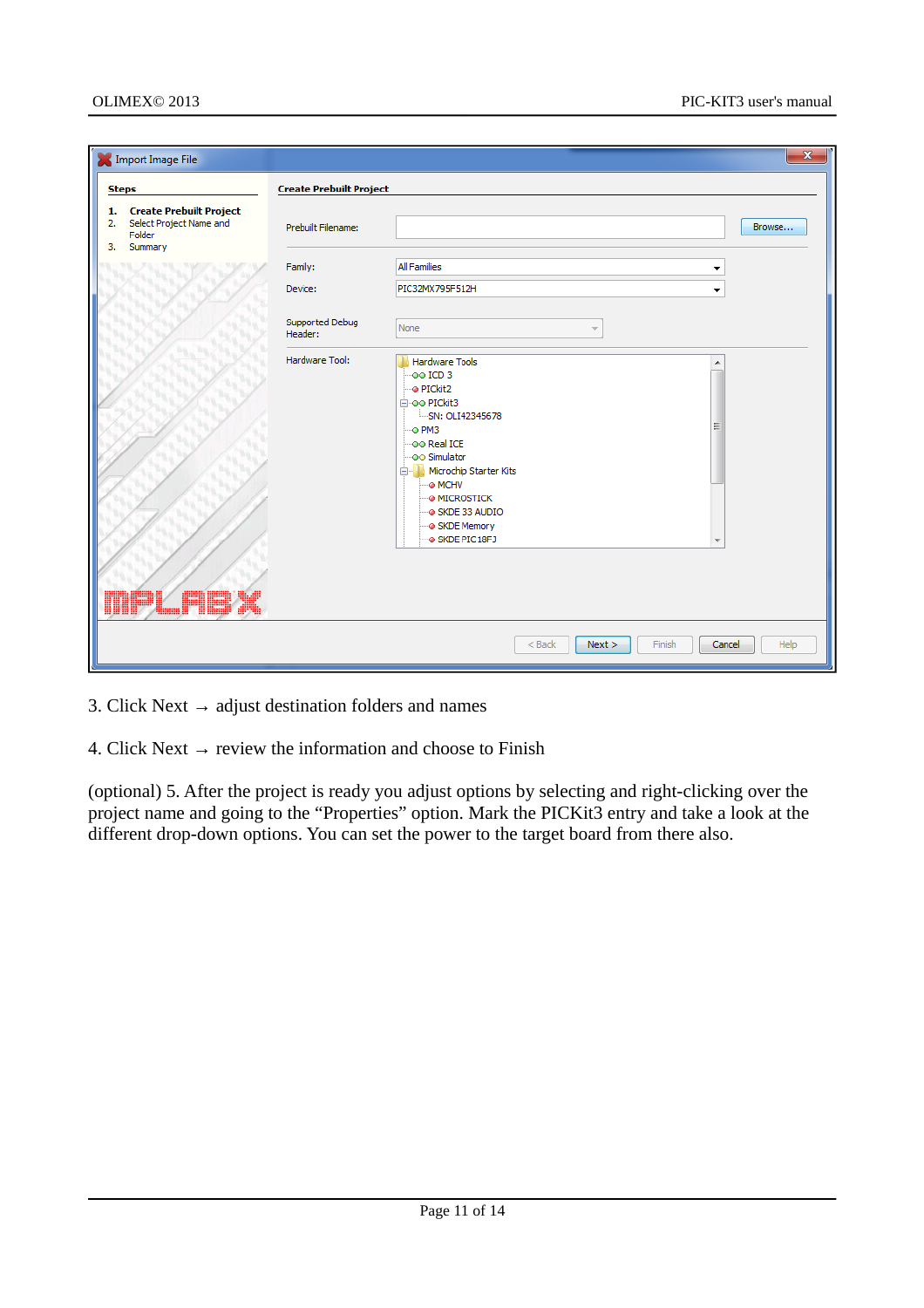### <span id="page-11-0"></span>**CHAPTER 4: FREQUENTLY ASKED QUESTIONS**

#### Q: What USB cable do I need?

A: You should have a USB type A-B cable to connect to PC, all PC USB hosts have USB-A connector while PIC-KIT3 has USB-B connector so the cable should be USB A-to-B type. Note that such a cable is not included in the package.

Q: Does your ICSP connector layout differ from the ICSP connector layout of the original PIC-KIT3?

A: Yes. This can be easily adjusted by proper mirrored cable. Pay attention to the mirroring of the cables that the Olimex PIC-KIT3 comes with. Note the layout at the connector also.

Q: What should I know when I connect PIC-KIT3 to a target board?

A: It's very important that your target PIC MCLR is not connected directly to VCC! During the programming/debugging MCLR goes as high as 13VDC and if your target MCLR is connected directly to the target's VCC you will blow either the PIC-KIT3 or your target board. Always use 10K pull-up resistor from MCLR to VCC.

#### Q: What are the LEDs for?

A: There are two LEDs – one yellow LED named ACTIVE and one double-color (red/green) LED named STAT . The yellow LED shows USB activity, e.g. when the device is connected to the USB properly; when you are powering the board from external source via the power jack this LED would blink. The STAT LED shows RED color when you are connected to MPLAB or the image inside the flash memory is ready for operation. When there is programming data transferred the double LED should blink in orange color (red and green).

Q: What voltage should I provide to the power jack for "programmer-to-go" stand alone mode? A: (6-12) V DC; the inner pin of the connector is the DC

Q: Hello, I pressed the "programmer-to-go" button and my PIC32 died. What burned my chip? A: Do not use "programmer-to-go" button when there is **no image** in the OLIMEX PIC-KIT3 or MICROCHIP PIC-KIT3 or that might put your microcontroller in an inrecoverable state. We have tested the mentioned scenario and we can confirm it destroys PIC32 chips (using both our and the original Microchip PICKIT3). We don't take responsibility if you brick your chip that way.

#### Q: My PIC16 can not be debugged. Why?

A: Some PIC MCUs might require additional headers to be able to debug them. Always check the chip's datasheet for hardware requirements.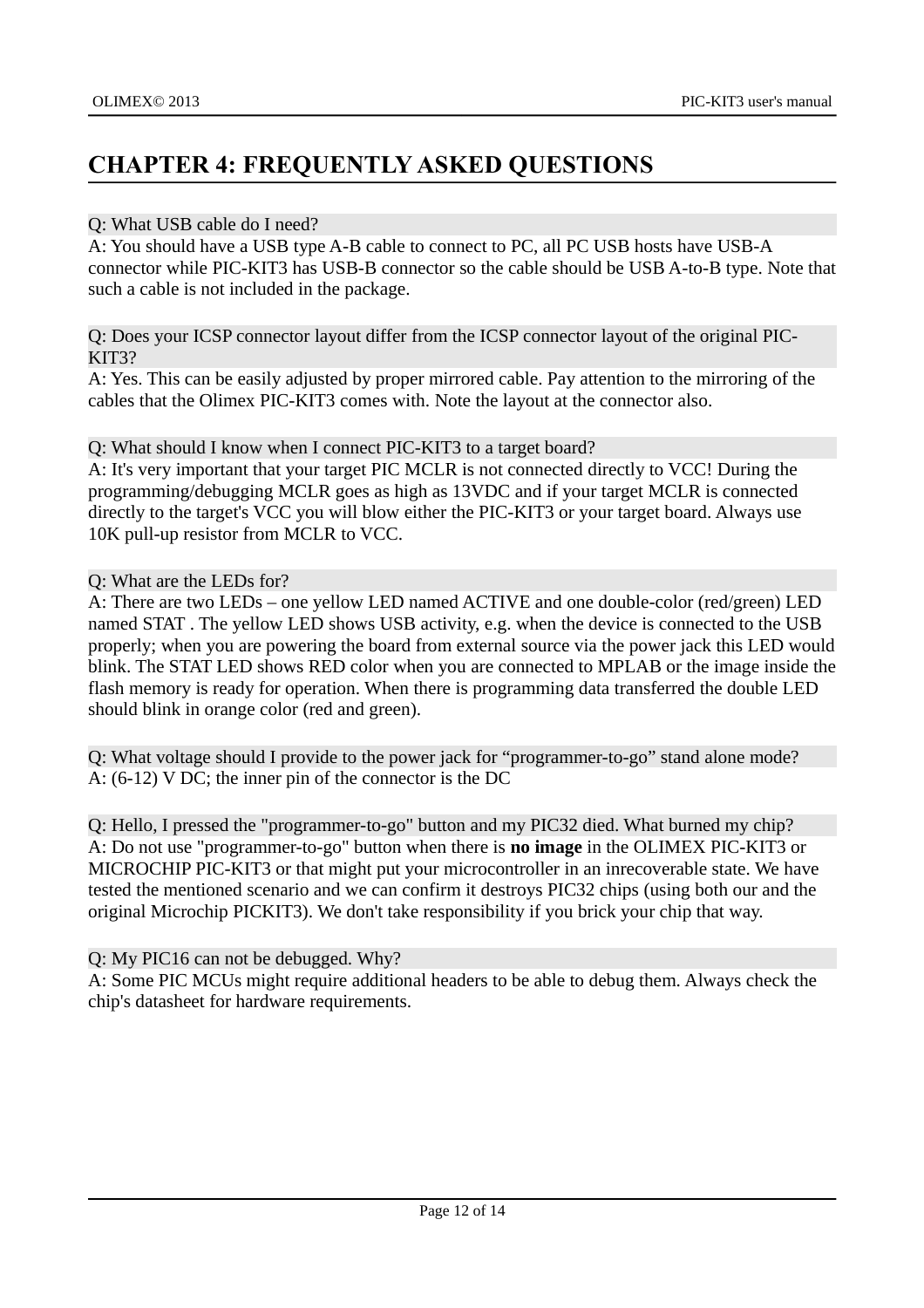### <span id="page-12-3"></span>**CHAPTER 5: REVISION HISTORY AND SUPPORT**

#### <span id="page-12-2"></span>**5. Introduction to the chapter**

In this chapter you will find the current and the previous version of the document you are reading. Also the web-page for your device is listed. Be sure to check it after a purchase for the latest available updates and examples.

#### <span id="page-12-1"></span>**5.1 Document revision**

| Revision       | Changes                                             | Modified Page# |
|----------------|-----------------------------------------------------|----------------|
| Α,<br>28.01.13 | Initial release                                     | All            |
| Β,             | Swapped wrong picture about the ICSP<br>connector.  | 6              |
| 29.10.13       | Added additional FAQ about the ICSP<br>orientation. | 12             |

#### <span id="page-12-0"></span>**5.2 Useful web links and purchase codes**

A place for general questions, FAQ or friendly talk check our forums: <https://www.olimex.com/forum/>

#### **Web addresses:**

**PIC-KIT3 –** <https://www.olimex.com/Products/PIC/Programmers/PIC-KIT3/> **PIC-ICSP –** <https://www.olimex.com/Products/PIC/Programmers/PIC-ICSP/> **USB-A-B-CABLE –** <https://www.olimex.com/Products/Components/Cables/USB-A-B-CABLE/>

#### **How to purchase?**

You can purchase directly from our online shop or from any of our distributors. List of distributors: [https://www.olimex.com/Distributors.](https://www.olimex.com/Distributors)

Check<https://www.olimex.com/>for more info.